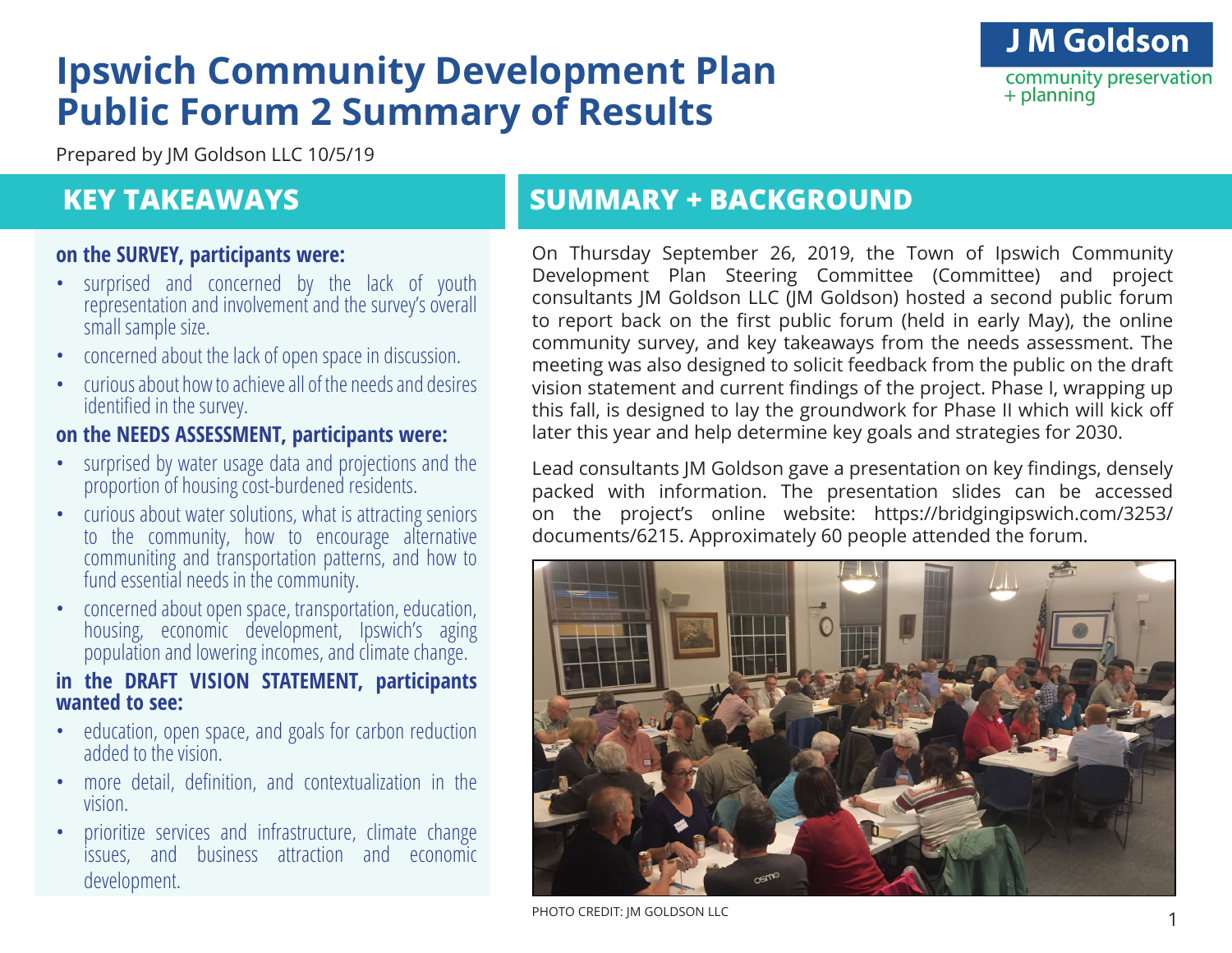### **COMMUNITY SURVEY**

In small group discussions, participants were asked to indicate if there was anything from the survey results that they were surprised about, concerned about, or curious about. Key themes are highlighted below. Larger items indicate more frequent comments.

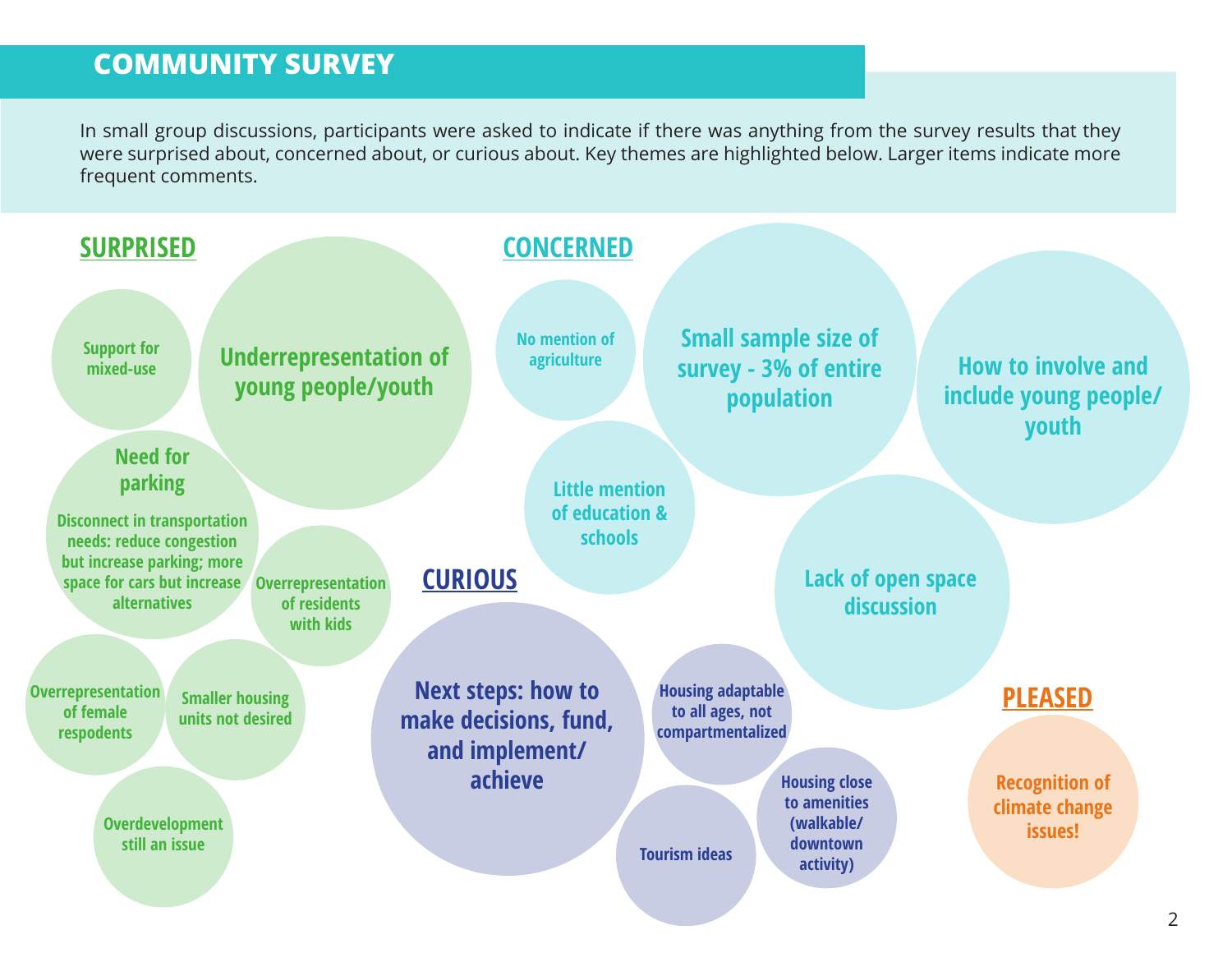### **NEEDS ASSESSMENTS**

In small group discussions, participants were asked to indicate if there was anything from the needs assessment that they were surprised about, concerned about, or curious about. Key themes are highlighted below. Bolded items indicate more frequent comments.

#### **SURPRISED BY:**

- School enrollment projections
- Lack of young professionals/millenials (age 24-34)
- Housing issues
- **• Water use data and projections**
- Growing/large population despite projections
- **• Proportion of population who are burdened by housing costs**
- View of downtown as vibrant
- View of schools as high-quality
- Proportion of the population that is aging
- Open space not emphasized as heavily as before



ANNA CALLAHAN, COMMUNITY PLANNER, PRESENTING ON NEEDS ASSESSMENT FINDINGS. PHOTO CREDIT: JM GOLDSON LLC

## **CURIOUS ABOUT:**

- How is school capacity measured?
- What do "multifamily" and "affordability" mean as related to housing?
- How do we compare to similar communities in the number of retirees? our school trend?
- What are appropriate locations for housing development? for commercial development other than downtown?
- **• What is attracting the 65+ population?**
- What are options for aging in place? How will our community's needs change as the baby boomer generation moves on?
- What about short-term rentals?
- **• How do we encourage more environmentally friendly commuting patterns (cycling, electric cars, carpooling or public transit)?**
- What about incentives to develop smaller homes? for shade trees?
- Regulations for pervious surfaces?
- **• How do we pay for the things we need to improve or maintain with lowering incomes?** Why are incomes low with such an educated population?
- How do you achieve economic diversity? How do we attract the [types of] businesses we want?
- How has the tax burden changed over time?
- Sylvania Dam (take it out)?
- How do we implement/achieve the things we want? ensure this plan has teeth?
- **• What is the plan (and solutions) for water?**  for road conditions?

### **CONCERNED BY**

- **• Open space/natural resource preservation (including agriculture)**
- Value and invest in downtown
- **• Desalinization**
- Lack of landlord support for sewer
- Vulnerable utility lines (above ground)
- **• Parking**
- **• Walkaility and bikeability (many barriers)**
- Lack of 40B consideration
- **• Education**
- **• Housing options, adaptability, and affordability**
- Services & infrastructure
- **• Economic development (including tourism)/business retention; more downtown activity**
- **• Aging population; lacking young people and youth involvement**
- Lacking communication throughout town
- **• Low/decreasing incomes**
- Invest in existing buildings/building quality
- Traffic congestion
- **• Climate change: access, public safety and infrastructure**
- **• Public transportation alternatives**
- **• Zoning**
- Need carbon goals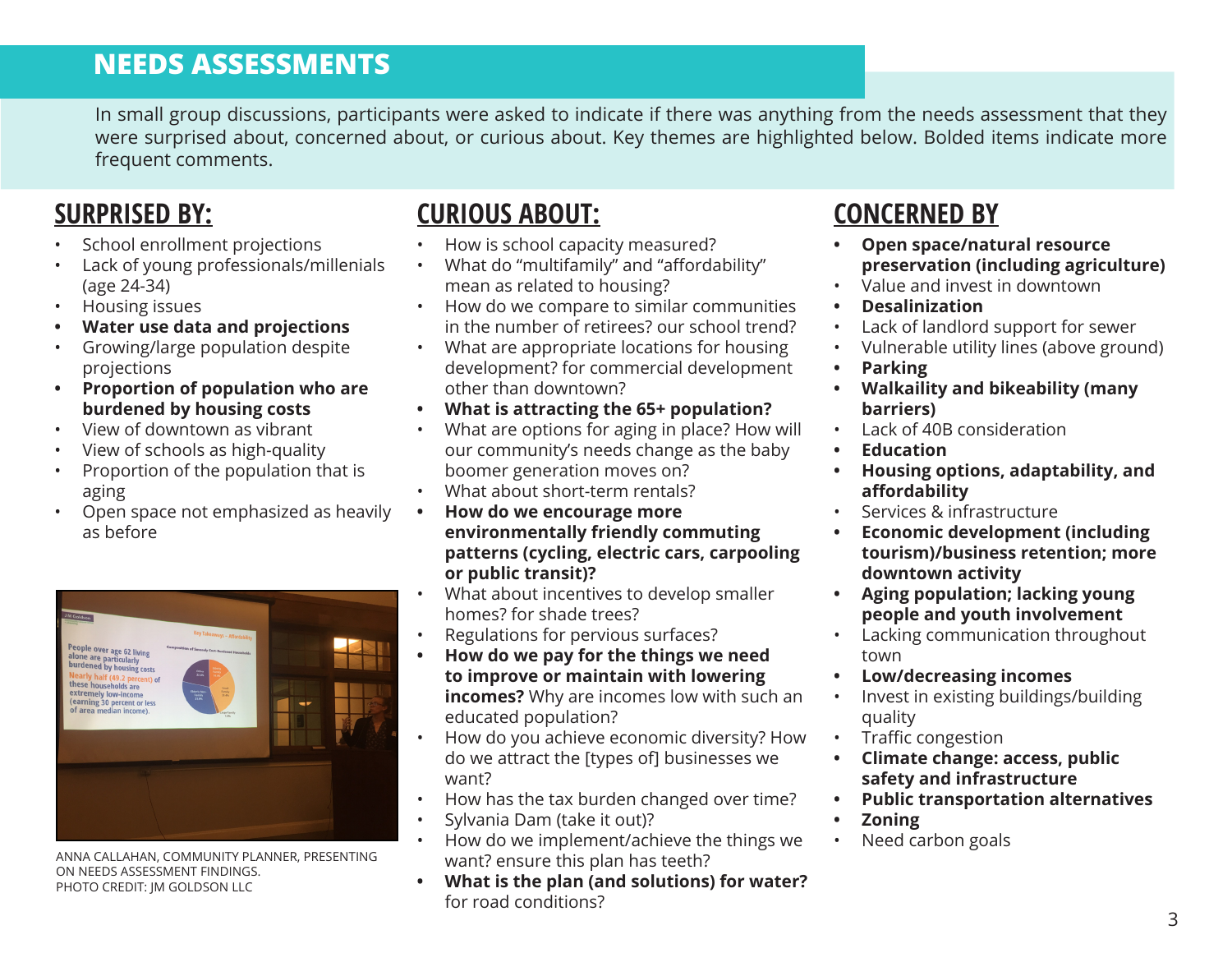### **2030 DRAFT VISION STATEMENT**

In small group discussions, participants were asked to respond to the following prompts:

- *1. Does this align with/reflect your personal vision for Ipswich in 2030?*
- *2. Does this align/reflect what you've heard from the community?*
- *3. Given limited resources and the values reflected in the vision statement and community feedback, what is the most important need (or up to three needs) that you would focus on over the next ten years?*

#### **DRAFT 2030 VISION STATEMENT**

*"In 2030, Ipswich remains a historic rural community defined by its agricultural and natural resources; its small-town local businesses; and vibrant historic downtown. Ipswich is equipped to quickly respond and appropriately manage change. Key infrastructure and vulnerable populations are protected—or able to easily bounce back— from flooding, heat waves, and other climate events. New development is environmentally-responsive—including being appropriately-scaled, sustainable, and welldesigned. The community is able to balance increased economic activity with its small-town charms and provide high-quality town services in a transparent and equitable way."*

*RESILIENT AND SUSTAINABLE: Working collaboratively with its partners throughout the North Shore, Ipswich in 2030 is resilient and prepared to meet future challenges. The Town's marshes, Ipswich River, wildlife corridors, and other ecological resources are healthy and thriving. Ipswich is energy independent with its public buildings—and many residential and commercial buildings—powered by clean, renewable energy.*

*RESPONSIVE DEVELOPMENT: New housing and business development continue to be concentrated in walkable areas, including the downtown and near the train station. Not only is new development sustainable, it pays special attention to the Town's historic character, natural green spaces, walkability, and access to services.* 

*MORE HOUSING OPPORTUNITIES: The town's housing stock in 2030 is a mix of apartments, condominiums, and single-family houses that can accommodate a range of socially and economically diverse households, including young adults, older adults, large families, and people with disabilities.* 

*ECONOMIC VITALITY: Diverse commercial development offers new amenities, entertainment, and retail opportunities to residents and to increase the Town's commercial tax base*